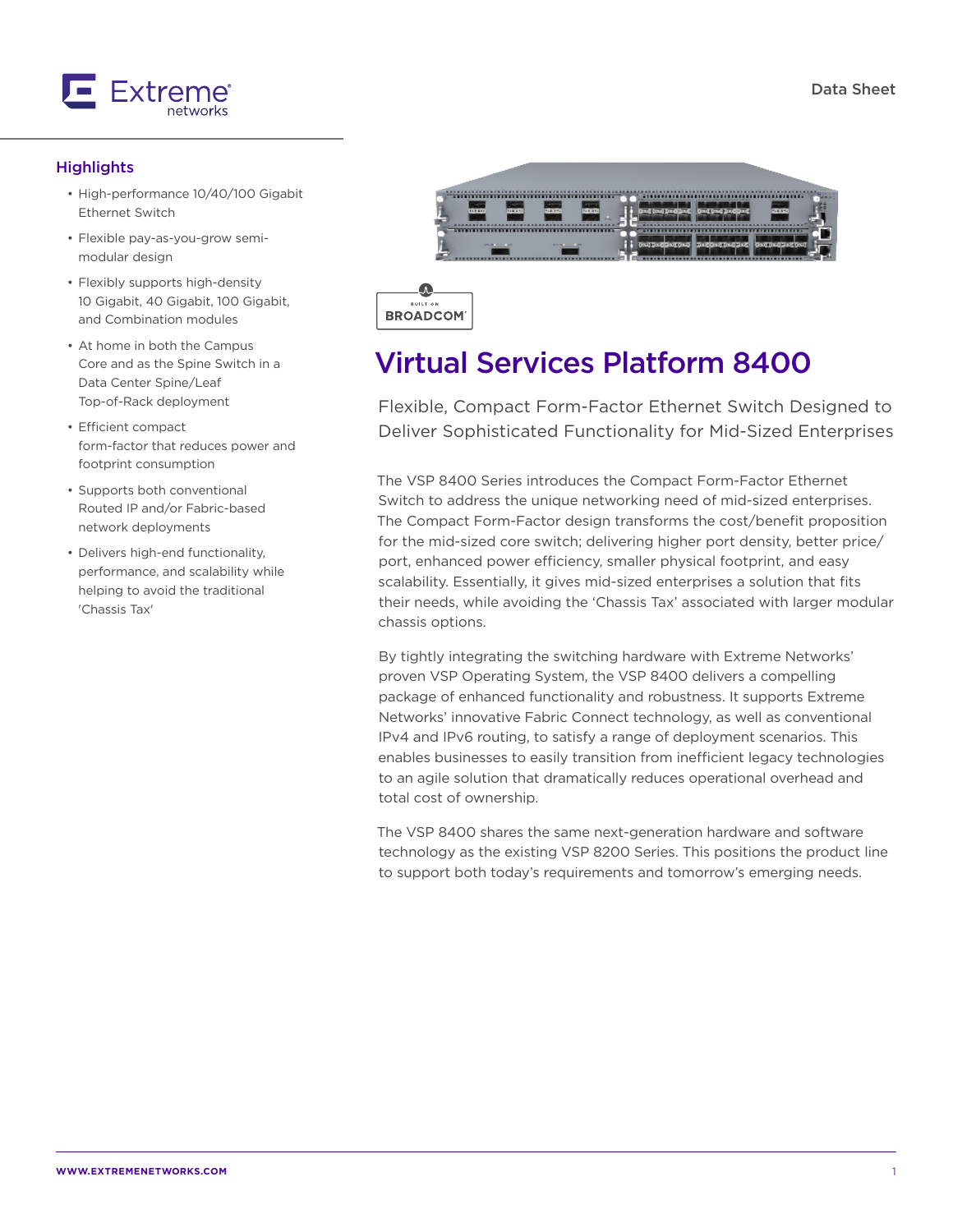

VSP 8400 4-Slot Ethernet Switch





8402CQ 100 Gigabit QSFP28 ES



8408QQ 40 Gigabit QSFP+ ESM



8418XSQ 10/40 Gigabit SFP+/QSFP+ ESM



8418XTQ 10/40 Gigabit SFP+/QSFP+ ESM



8424GT Gigabit RJ45 ESM

### Product Overview

The VSP 8400 Ethernet Switch provides four front-panel slots that support the flexible deployment of high-density VSP 8400 Series Ethernet Switch Modules. By default, the VSP 8400 is a "zero port" system, with a Chassis that integrates the switching fabric and all associated control and management electronics. Ethernet interfaces are delivered by the addition of one or more field-replaceable and hot-swappable Ethernet Switch Modules (ESMs).

Extreme Networks has expanded the capability of the VSP 8400 Series with the introduction of the VSP 8404C 100G-capable Chassis. This variant features a new switching fabric that has been specifically optimized to support 100 Gigabit Ethernet and the companion 8402CQ 2-port 100 Gigabit Ethernet ESM. In every other respect, the new VSP 8404C Chassis is identical to the original VSP 8400: form, fit, and function; power and cooling, size and weight.

In this manner, the VSP 8400 provides a low-cost, pay-as-you-grow solution for mid-sized businesses that wish to retain a high degree of flexibility as they develop solutions for their networking requirements.

The VSP 8400 Series Ethernet Switch Modules are as follows:

- 8402CQ 2-port 100 Gigabit Ethernet QSFP28 ESM
- 8408QQ 8-port 40 Gigabit Ethernet QSFP+ ESM
- 8418XSQ 16-port 10 Gigabit Ethernet SFP+ and 2-port 40 Gigabit Ethernet QSFP+ Combo ESM
- 8418XTQ 16-port 10 Gigabit Ethernet RJ45 and 2-port 40 Gigabit Ethernet QSFP+ Combo ESM
- 8424XS 24-port 10 Gigabit Ethernet SFP+ ESM
- 8424XT 24-port 10 Gigabit Ethernet RJ45 ESM
- 8424GS 24-port Gigabit Ethernet SFP ESM
- 8424GT 24-port Gigabit Ethernet RJ45 ESM

It should also be noted:

- 8402CQ 100 Gigabit ESM is supported only in the VSP 8404C, not in the VSP 8400
- 40 Gigabit Ethernet QSFP+ ports support Channelization and can therefore be individual sub-divided into four 10 Gigabit Ethernet channels
- 10 Gigabit Ethernet SFP+ ports also support a wide range of 1 Gigabit Ethernet SFP Transceivers
- 10 Gigabit Ethernet RJ45 ports also support 100/1000Mbps connectivity
- Gigabit Ethernet SFP ports support a wide range of 1 Gigabit Ethernet SFP Transceivers
- Gigabit Ethernet RJ45 ports support 10/100/1000Mbps connectivity

Please refer to the product technical documentation for further details.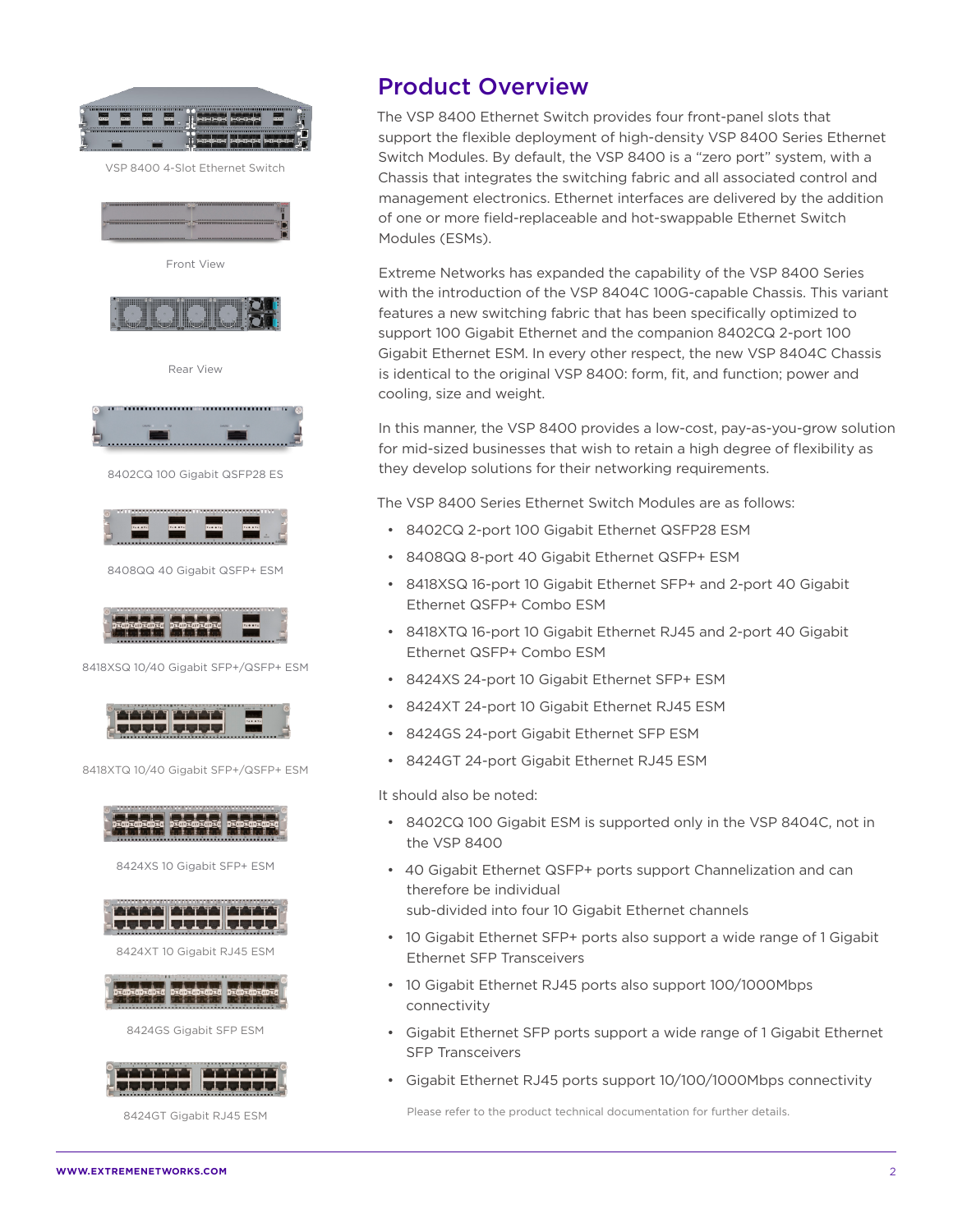The innovative design leverages an advanced chipset, featuring 2.56Tbps of switching and 1,428Mpps of frame forwarding performance.

### **Benefits**

Introducing the Compact Form-Factor concept, the VSP 8400 provides a very high-capacity, high-performance connectivity solution for mid-sized campus networks.

The VSP 8400 also natively supports the Extreme Networks Fabric Connect technology, whose benefits include:

- Makes the need to configure network-wide VLANs obsolete
- Replaces multiple legacy protocols with this one single unified technology
- Removes the risk of network loops
- Delivering an Edge-only provisioning model which seamlessly integrates with orchestration and automation
- Fully optimizing all links and all devices enabling businesses to get the most out of infrastructure investments

Traditionally, provisioning new network services requires engineers to touch every device in the service path, configuring each device to enable both the active and redundant links. The bigger the network the more complex and risky this becomes.

Leveraging Fabric Connect delivers fundamental change. Rather than the network appearing as a mass of individual devices it becomes a single cloud, so that engineers only need to touch the unique device that is providing service directly to the end-point. Fabric Connect instantly propagates all of the end-point's service attributes to every other node within the cloud.

## System Compatibility

From a software perspective, the VSP 8400 Series was introduced with the VOSS 4.2 software release; this is, therefore, the minimum level of software available to operate the Switch. The recent VOSS 7.1 release delivers the following major enhancements:

- Application Telemetry
- VXLAN VTEP Hardware Configuration and Management using OVSDB

#### Application Telemetry

Application Telemetry is a unique feature of ExtremeAnalytics that enables the ExtremeSwitching infrastructure to participate in the forwarding and analysis of network application flows. By combining packet flow information from the VSP switch along with deep packet inspection abilities of ExtremeAnalytics, it provides actionable insights into network and application performance. This all without the need for expensive sensors or collectors. With this release, an Application Telemetry agent on the VSP can now work in tandem with ExtremeAnalytics to deliver this granular visibility into application performance, users, locations and devices.

## Features and Capabilities

- Flexible support for up to 96 ports of 10 Gigabit Ethernet, 24 ports of 40 Gigabit Ethernet or up to 8 ports of 100 Gigabit Ethernet
- Hot-swappable Ethernet Switch Modules
- Non-blocking, wire-speed switching architecture
- Integrated design that is optimized for low latency
- Flexible table architecture delivers MAC, ARP, and IP Routing scalability
- Feature-rich support for conventional VLAN, Link Aggregation, Spanning Tree technologies
- Support for IP Routing techniques including Static, RIP, OSPF, eBGP, BGP+, ECMP, DvR/VRRP, PIM-SM/ SSM, and VRF. Additionally, supports Static, RIPng, OSPFv3, BGPv6 Peering, ECMP, VRRP, and VRF for IPv6 deployments
- IPv6-optimized Hardware
- Extreme Networks Switch Cluster technology supports Triangle and Square configurations, with both Layer 2 and Layer 3 functionality
- Extreme Networks Fabric Connect technology supports L2 Virtual Service Networks (VSNs), Layer 3 Virtual Service Networks, Inter-VSN Routing, IP Shortcut Routing, IP Multicast-over-Fabric Connect and Fabric Connect-PIM Gateway, Fabric Attach Server and Client, Fabric Extend, and Zero-Touch Fabric Connect
- MACsec and Enhanced Security Mode options
- High Availability Power and Cooling
	- Up to 2 field-replaceable, hot-swappable AC or DC internal Power Supplies
	- 4 field-replaceable Fan Modules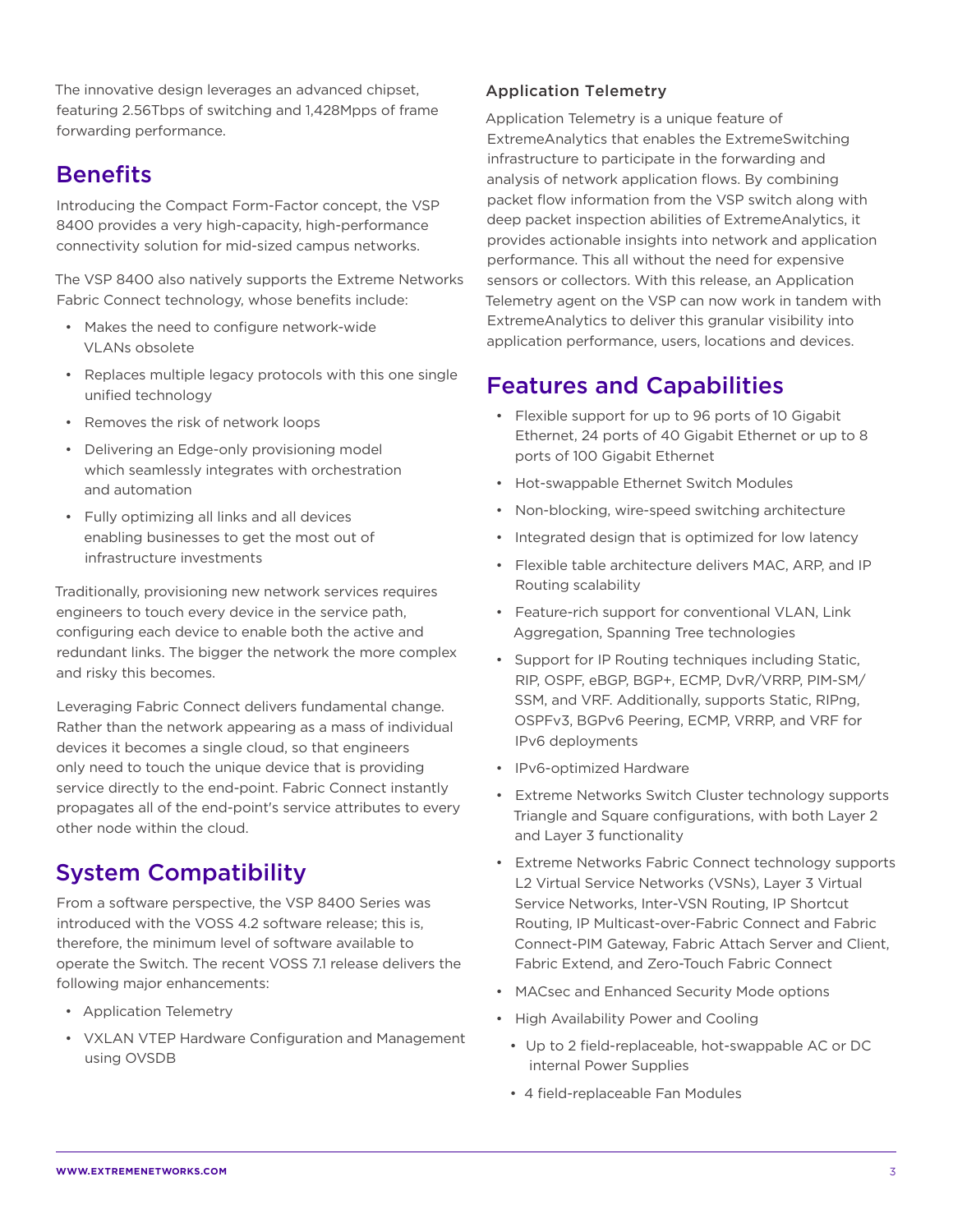### Warranty

- 12-month hardware
- A complete range of support options are also available, either directly from Extreme Networks or indirectly from our Authorized Business Partner network

### Software Licensing

- Base Software License, included with hardware purchase, enables most features with the exception of those specifically noted an enabled by the Premier Software License
- Premier Software License, an optional accessory, enables the following features: Layer 3 Virtual Service Networks, DvR, VXLAN Gateway, >24 VRFs, and—where local regulations permit—MACsec.

## Country of Origin

- China (PRC)
- Taiwan (for GSA models)

## Specifications

#### General

- Physical Connectivity:
	- Up to 8 x 100GBASE-QSFP28 Ports
	- Up to 24 x 40GBASE-QSFP+ Ports
	- Up to 96 x 10GBASE-SFP+ Ports
	- Up to 96 x 10GBASE-T Ports
	- Up to 96 x 1000BASE-SFP Ports
	- Up to 96 x 1000BASE-T Ports
- Channelization of 40 Gigabit ports
- Switch Fabric Architecture: 2.56Tbps Full-Duplex
- Frame forwarding rate: 1,428Mpps per Switch
- Jumbo Frame support: up to 9,600 Bytes (802.1Q Tagged)
- MACsec support for 10 Gigabit and Channelized 40 Gigabit ports

#### Layer 2

- MAC Address: 224,000
- Port-based VLANs: 4,059
- Private VLANs/E-Tree: Up to 400
- MSTP Instances: 12
- MLT/LACP Groups: up to 96
- MLT Links per Group: 8
- LACP Links per Group: 8 Active
- Extreme Networks VLACP Interfaces: up to 96
- Extreme Networks SLPP VLAN's: 128

#### Layer 3 IPv4 Routing Services

- ARP Entries: 32,000
- Static ARP Entries: 2000 per VRF, 10,000 per switch
- IP Interfaces: Up to 506
- CLIP Interfaces: 64
- IP Routes: up to 15,488
- IP Static Routes: 1,000 per VRF, 5000 per switch
- RIP Interfaces: 200
- RIP Routes: up to 15,488
- OSPF Interfaces: 500
- OSPF Routes: up to 15,488
- OSPF Areas: 12 per VRF, 80 per switch
- BGP Peers: 12
- BGP Routes: up to 15,488
- ECMP Groups: 1,000
- ECMP Paths per Group: 8
- NLB Clusters: 200
- VRRP Interfaces: 252
- RSMLT Interfaces: 252
- IPv4 UDP Forwarding Entries: 512
- IPv4 DHCP Relay Forwarding Entries: 1024
- IP Route Policies: 500 per VRF, 5,000 per switch
- VRF Instances: up to 256

#### Layer 3 IPv6 Routing Services

- Neighbors: 8,000
- Static Neighbors: 128 per VRF, 256 per switch
- IP Interfaces: Up to 506
- CLIP Interfaces: 64
- IP Configured Tunnels: 506
- IP Routes: up to 7,744
- IP Static Routes: 1,000
- RIPng Interfaces: 48
- RIPng Routes: up to 7,744
- OSPFv3 Interfaces: 500
- OSPFv3 Routes: up to 7,744
- OSPFv3 Areas: 12 per VRF, 80 per switch
- BGPv6 Peers: 24
- ECMP Groups: 1,000
- ECMP Paths per Group: 8
- VRRP Interfaces: 252
- RSMLT Interfaces: 252
- DHCP Relay Forwarding: 512
- VRF Instances: up to 256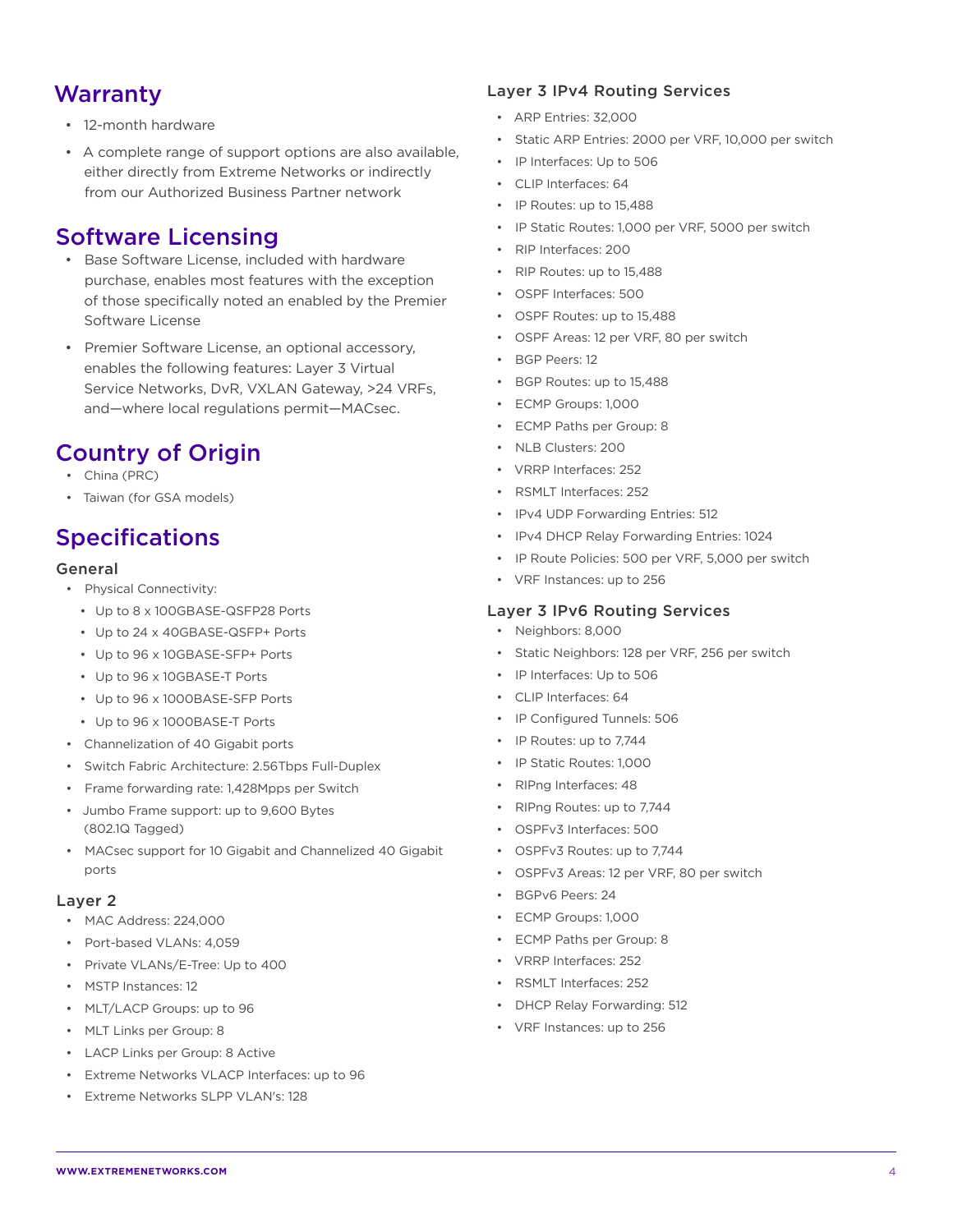## Specifications (cont.)

#### Multicast

- IGMP Interfaces: 4,059
- PIM Active Interfaces: 128
- MLD Interfaces: 4,059
- Static Multicast Routes: 4,000
- BCB IP Multicast S,G Streams: 16,000
- PIM-SSM Static Channels: 4,000
- IP Multicast Streams: 6,000
- IP Multicast Streams (Fabric Connect-PIM Gateway Nodes): 3,000
- Fabric Connect-PIM Gateway Controllers per Region: 5
- Fabric Connect-PIM Gateway Nodes per Region: 64
- Fabric Connect-PIM Gateway Interfaces per BEB Node: 64
- Fabric Connect-PIM Gateway Source Announcements: 6,000

#### Fabric Connect

- 802.1aq/RFC 6329 Shortest Path Bridging with Extreme Networks extensions
- MAC Address: 112,000
- NNI Interfaces/Adjacencies: Up to 255
- BCB/BEB Nodes per Region: 800
- Transparent UNI Ports/Switch: 96
- BEB Nodes per VSN: 500
- L2 Virtual Service Networks: 4,059
- L3 Virtual Service Networks: up to 256
- IP Shortcut Routes: IPv4 15,488, and IPv6 7,488
- DvR Domains per Region: 16
- DvR-enabled L2 VSNs: up to 502
- DvR Controllers per Domain: 8
- DvR Leafs per Domain: 250
- DvR Interfaces: up to 502
- DvR Routes: up to 32,000
- L2 Multicast Virtual Service Networks: Up to 2,000
- L3 Multicast Virtual Service Networks: 256
- VXLAN Gateway VTEP Destinations per Node: 500
- VXLAN Gateway VNI IDs per Node: Up to 4,000
- Fabric Attach VLAN/VSN Assignments per Port: 94

#### QoS and Filtering

- IPv4 ACE: Up to 3070 Ingress and 251 Egress
- IPv6 ACE: 256 Ingress
- L2-L4 Ingress Port Rate Limiters: up to 96
- Egress Port Shaper Granularity: 1Mbps to 40Gbps per Port

#### Operations and Management

- Mirrored Ports: up to 95
- sFlow: up to 3,000 samples per second
- Fabric RSPAN: up to 1,000 VSN IDs per Region

#### Supported Transceivers

100 Gigabit Ethernet

- 100GBASE-QSFP28 Passive Copper Direct Attach Cable 1, 3m, 5m
- 100GBASE-SR4 QSFP28, up to 100m over MMF
- 100GBASE-CWDM QSFP28, up to 2km over SMF
- 100GBASE-LR4 QSFP28, up to 10km over SMF

#### 40 Gigabit Ethernet

- 40GBASE-QSFP+ Passive Copper Direct Attach Cables – 0.5m, 1m, 3m, 5m
- 40GBASE-QSFP+ Passive Copper Break-Out Cables – 1m, 3m, 5m
- 40GBASE-QSFP+ Active Optical Break-Out Cable – 7m, 10m, 15m
- 40GBASE-QSFP+ Active Optical Direct Attach Cable – 10m
- 40GBASE-LM4 QSFP+, up to 80m over MMF
- 40GBASE-SR Bi-Directional QSFP+, up to 125m over MMF
- 40GBASE-SR4/4x10GBASE-SR QSFP+ up to 150m over MMF
- 40GBASE-LR4 QSFP+, up to 10km over SMF
- 40GBASE-LR4 Parallel Single-Mode QSFP+, up to 10km over SMF
- 40GBASE-ER4 QSFP+, up to 40km over SMF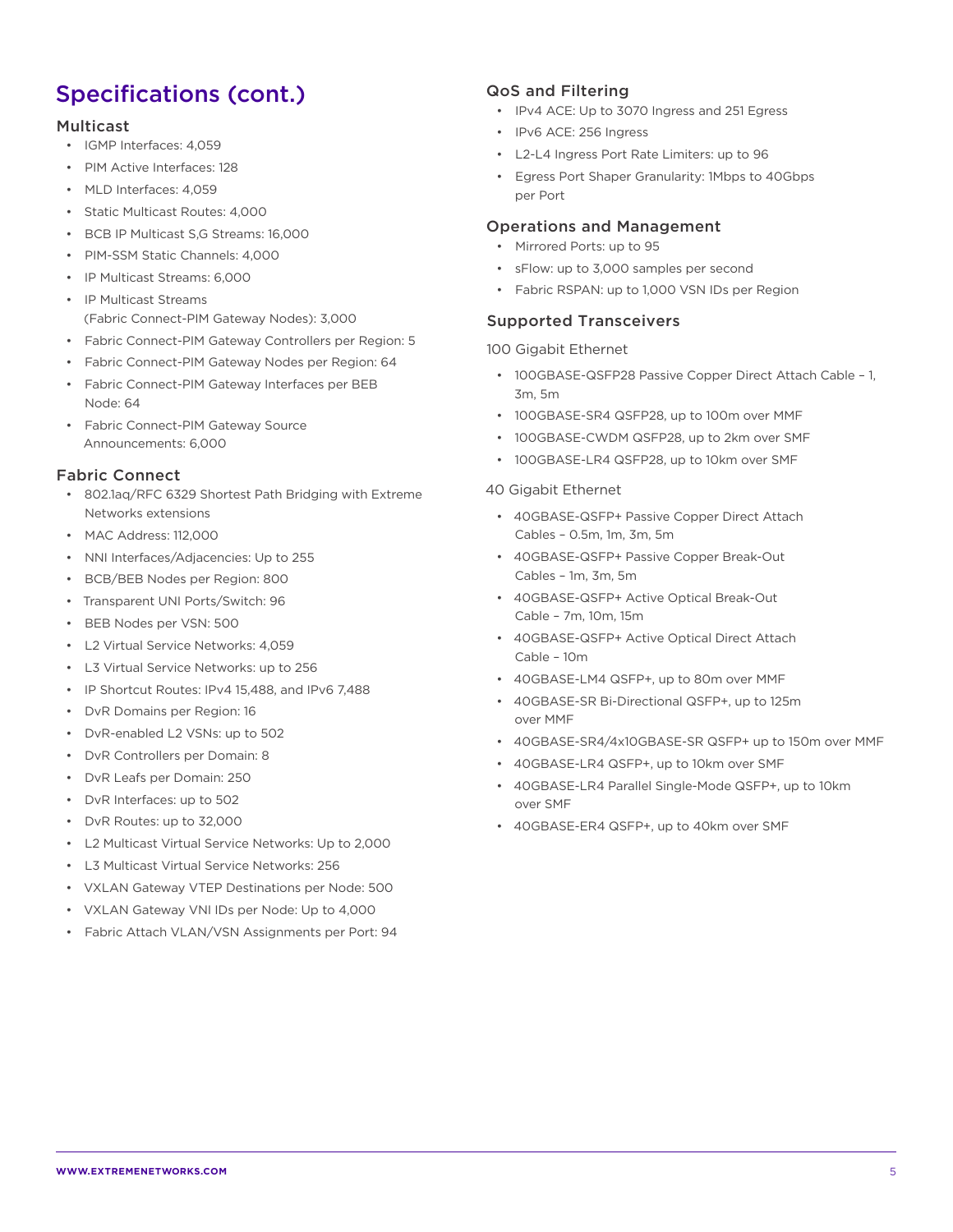## Specifications (cont.)

### Supported Transceivers (cont.)

10 Gigabit Ethernet

- 10GBASE-T, up to 100m over Cat 6a UTP/STP
- 10GBASE-CX, up to 10m over Twinax
- 10GBASE-LRM SFP+, up to 220m over MMF
- 10GBASE-SR/SW SFP+, up to 400m over MMF
- 10GBASE-LR/LW SFP+, up to 10km over SMF
- 10GBASE-BX10 SFP+, up to 10km over SMF
- 10GBASE-BX40 SFP+ Bi-Directional, up to 40km over SMF (must be used in pairs)
- 10GBASE-ER/EW SFP+, up to 40km over SMF
- 10GBASE-ER CDWM SFP+, up to 40km overSMF
- 10GBASE-ZR/ZW SFP+, up to 70km over SMF
- 10GBASE-ZR CDWM SFP+, up to 70km overSMF

*Note:* SFP+ sockets are also capable of supporting a wide range of 1 Gigabit Ethernet Transceivers; additionally, 10 Gigabit Ethernet RJ45 ports also support 100/1000Mbps connectivity. Extreme Networks also supports third party CDWM and DWDM Transceivers in "Forgiving Mode". Please refer to the product documentation for full details and a complete listing of all specifications and compliance.

### Standards Compliance

#### IEEE

802.1 Bridging (Networking) and Network Management

- 802.1D MAC Bridges (a.k.a. Spanning TreeProtocol)
- 802.1p Traffic Class Expediting and DynamicMulticast Filtering
- 802.1t 802.1D Maintenance
- 802.1w Rapid Reconfiguration of Spanningree (RSTP)
- 802.1Q Virtual Local Area Networking (VLAN)
- 802.1Qbp Equal-Cost Multi-Path (Shortest Path Bridging)
- 802.1Qcj Automatic Attachment to Provider Backbone Bridging (PBB) Services (Partial Support)
- 802.1s Multiple Spanning Trees (MSTP)
- 802.1v VLAN Classification by Protocol and Port
- 802.1ag Connectivity Fault Management
- 802.1ah Provider Backbone Bridges
- 802.1aq Shortest Path Bridging (SPB) MAC-in-MAC
- 802.1X Port-based Network Access Control
- 802.1AB-2005 Station and Media AccessControl Connectivity Discovery; aka LLDP (partial support)
- 802.1AE Media Access Control Security
- 802.1AX Link Aggregation

#### 802.3 Ethernet

- 802.3-1983 CSMA/CD Ethernet (ISO/IEC 8802-3)
- 802.3i-1990 10Mb/s Operation, 10BASE-TCopper
- 802.3u-1995 100Mb/s Operation, 100BASE-TCopper, with Auto Negotiation
- 802.3x-1997 Full Duplex Operation, including Flow Control
- 802.3z-1998 1000Mb/s Operation, implemented as 1000BASE-X
- 802.3ab-1999 1000Mb/s Operation, 1000BASE-T Copper
- 802.3ae-2002 10Gb/s Operation, implemented as 10GBASE-SFP+
- 802.3an-2006 10Gb/s Operation, 10GBASE-T Copper
- 802.3ba-2010 40Gb/s and 100Gb/s Operation

#### RFC

- 768 UDP
- 783 TFTP
- 791 IP
- 792 ICMP
- 793 TCP
- 826 ARP
- 854 Telnet
- 894 Transmission of IP Datagrams over Ethernet Networks
- 896 Congestion Control in IP/TCP internetworks
- 906 Bootstrap Loading using TFTP
- 950 Internet Standard Subnetting Procedure
- 951 BOOTP: Relay Agent-only
- 959 FTP
- 1027 Using ARP to Implement Transparent Subnet Gateways
- 1058 RIP
- 1112 Host Extensions for IP Multicasting
- 1122 Requirements for Internet Hosts Communication Layers
- 1155 Structure and Identification of Management formation for TCP/IP-based Internets
- 1156 MIB for Network Management of TCP/IP
- 1157 SNMP
- 1212 Concise MIB Definitions
- 1213 MIB for Network Management of TCP/IP-based Internets: MIB-II
- 1215 Convention for Defining Traps for use with SNMP
- 1256 ICMP Router Discovery
- 1258 BSD Rlogin
- 1271 Remote Network Monitoring MIB
- 1305 NTPv3
- 1321 MD5 Message-Digest Algorithm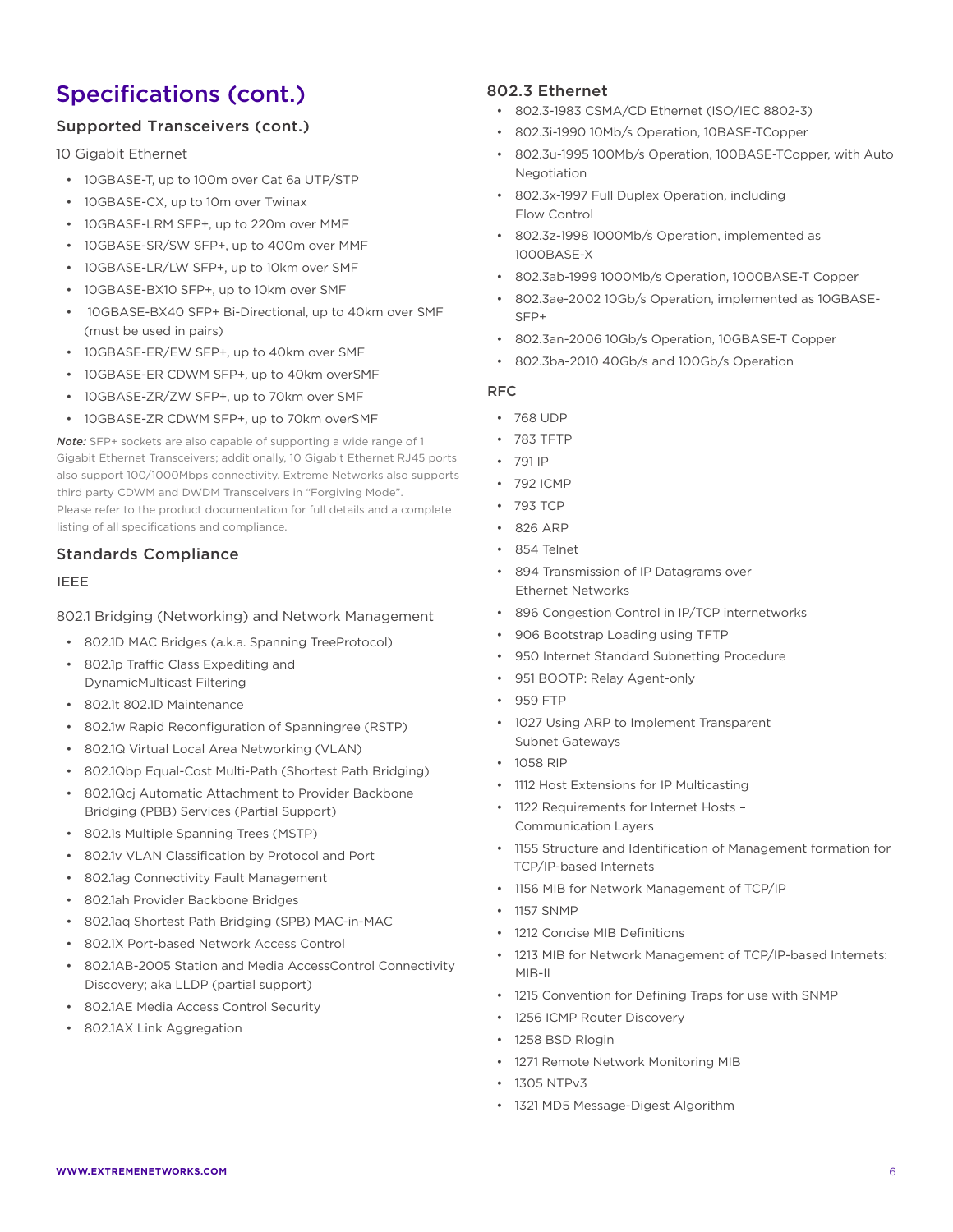## Specifications (cont.)

#### RFC (cont.)

- 1340 Assigned Numbers
- 1350 TFTPv2
- 1398 Ethernet MIB
- 1442 SMIv2 of SNMPv2
- 1450 SNMPv2 MIB
- 1519 CIDR
- 1541 DHCP
- 1542 Clarifications and Extensions for BOOTP
- 1573 Evolution of the Interfaces Group of MIB-II
- 1587 OSPF NSSA Option
- 1591 DNS Client
- 1650 Definitions of Managed Objects for Ethernet-like Interface Types
- 1657 Definitions of Managed Objects for BGP-4 using SMIv2
- 1723 RIPv2 Carrying Additional Information
- 1812 Router Requirements
- 1850 OSPFv2 MIB
- 1866 HTMLv2
- 1907 SNMPv2 MIB
- 1930 Guidelines for Creation, Selection, and Registration of an AS
- 1981 Path MTU Discovery for IPv6
- 2021 Remote Network Monitoring MIBv2 using SMIv2
- 2068 HTTP
- 2080 RIPng for IPv6
- 2131 DHCP
- 2138 RADIUS Authentication
- 2139 RADIUS Accounting
- 2236 IGMPv2 Snooping
- 2284 PPP Extensible Authentication Protocol
- 2328 OSPFv2
- 2404 HMAC-SHA-1-96 within ESP and AH1
- 2407 Internet IP Security Domain of Interpretation for ISAKMP1
- 2408 Internet Security Association and Key Management Protocol1
- 2428 FTP Extensions for IPv6 and NAT
- 2452 TCP IPv6 MIB
- 2453 RIPv2
- 2454 UDP IPv6 MIB
- 2460 IPv6 Basic Specification
- 2463 ICMP<sub>V6</sub>
- 2464 Transmission of IPv6 Packets over Ethernet Networks
- 2466 MIB for IPv6: ICMPv6 Group
- 2474 Differentiated Services Field Definitions in IPv4 and IPv6 Headers
- 2475 Architecture for Differentiated Service
- 2541 DNS Security Operational Considerations
- 2545 BGP-4 Multiprotocol Extensions for IPv6 Inter-Domain Routing
- 2548 Microsoft Vendor-specific RADIUS Attributes
- 2572 Message Processing and Dispatching for SNMP
- 2573 SNMP Applications
- 2574 USM for SNMPv3
- 2575 VACM for SNMP
- 2576 Coexistence between v1/v2/v3 of the Internet-standard Network Management Framework
- 2578 SMIv2
- 2579 Textual Conventions for SMIv2
- 2580 Conformance Statements for SMIv2
- 2597 Assured Forwarding PHB Group
- 2598 Expedited Forwarding PHB
- 2616 HTTPv1.1
- 2710 MLD for IPv6
- 2716 PPP EAP TLS Authentication Protocol
- 2787 Definitions of Managed Objects for VRRP
- 2818 HTTP over TLS
- 2819 Remote Network Monitoring MIB
- 2863 Interfaces Group MIB
- 2865 RADIUS
- 2869 RADIUS Extensions (partial support)
- 2874 DNS Extensions for IPv6
- 2925 Definitions of Managed Objects for Remote Ping, Traceroute, and Lookup Operations
- 2933 IGMP MIB
- 2934 PIM MIB for IPv4
- 2992 ECMP Algorithm
- 3046 DHCP Relay Agent Information Option 82
- 3162 RADIUS and IPv6
- 3246 Expedited Forwarding PHB
- 3315 DHCPv6
- 3339 Date and Time on The Internet: Timestamps
- 3376 IGMPv3
- 3411 Architecture for Describing SNMP Management Frameworks
- 3412 Message Processing and Dispatching for SNMP
- 3413 SNMP Applications
- 3414 USM for SNMPv3
- 3415 VACM for SNMP
- 3416 Protocol Operations v2 for SNMP
- 3417 Transport Mappings for SNMP
- 3418 MIB for SNMP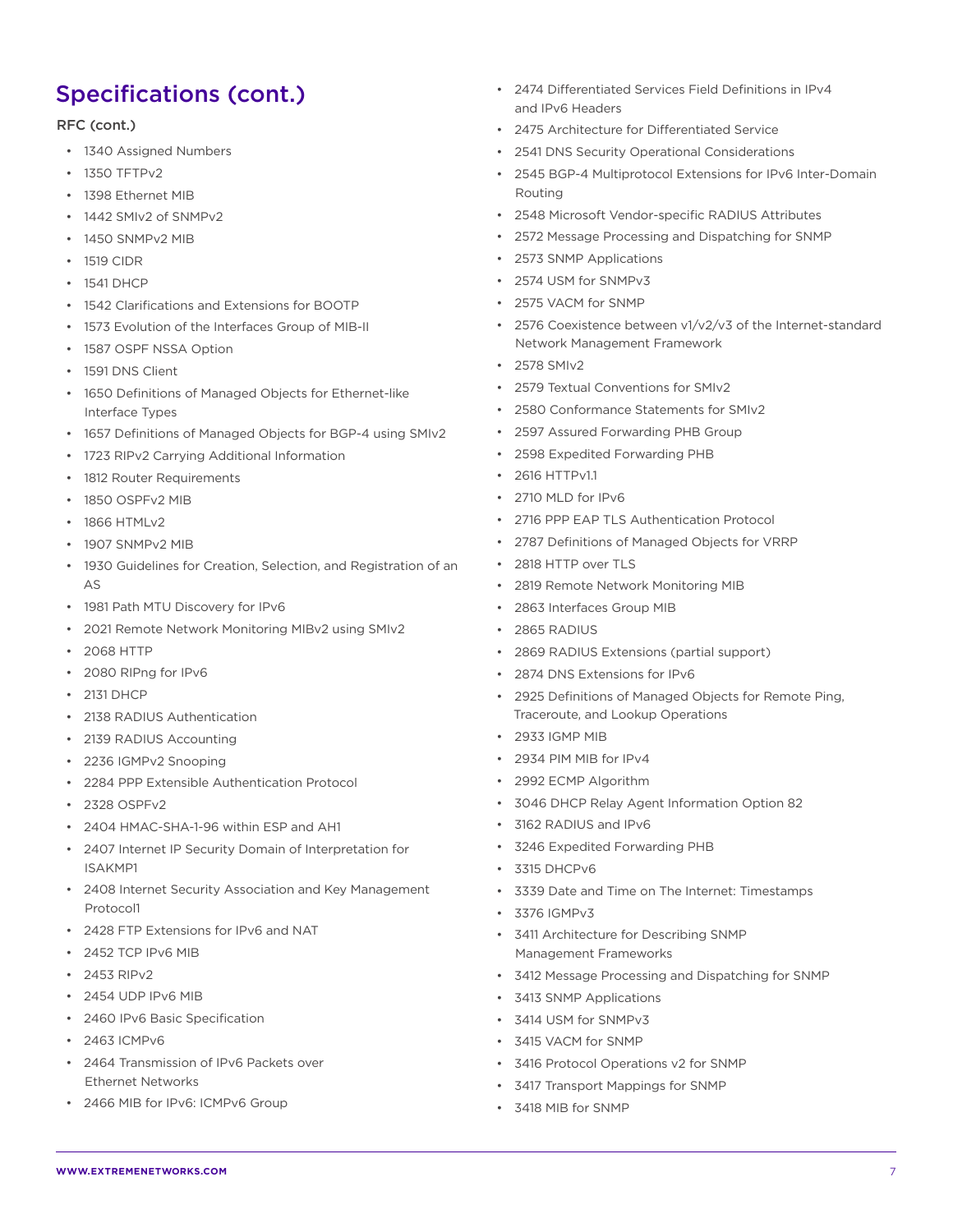- 3484 Default Address Selection for IPv6
- 3513 IPv6 Addressing Architecture
- 3569 Overview of SSM
- 3579 RADIUS Support for EAP
- 3587 IPv6 Global Unicast Address Format
- 3596 DNS Extensions to support IPv6
- 3748 Extensible Authentication Protocol
- 3810 MLDv2 for IPv6
- 3879 Deprecating Site Local Addresses
- 4007 IPv6 Scoped Address Architecture
- 4022 TCP MIB
- 4087 IP Tunnel MIB
- 4113 UDP MIB
- 4133 Entity MIB Version 3 (partial support)
- 4193 Unique Local IPv6 Unicast Addresses
- 4213 Basic Transition Mechanisms for IPv6 Hosts and Routers
- 4250 SSH Assigned Numbers
- 4251 SSH Protocol Architecture
- 4252 SSH Authentication Protocol
- 4253 SSH Transport Layer Protocol
- 4254 SSH Connection Protocol
- 4255 DNS to Securely Publish SSH Key Fingerprints
- 4256 Generic Message Exchange Authentication for SSH
- 4291 IPv6 Addressing Architecture
- 4292 IP Forwarding Table MIB
- 4293 IP MIB
- 4301 Security Architecture for IP1
- 4302 IP Authentication Header1
- 4303 IP Encapsulating Security Payload1
- 4308 Cryptographic Suites for IPsec
- 4363 Definitions of Managed Objects for Bridges with Traffic Classes, Multicast Filtering and VLAN Extensions (partial support)
- 4429 Optimistic DAD for IPv6 (partial support)
- 4443 ICMP for IPv6
- 4541 Considerations for IGMP and MLD Snooping Switches
- 4552 Authentication/Confidentiality for OSPFv3
- 4601 PIM-SM: Revised Protocol Specification
- 4607 Source-Specific Multicast for IP
- 4675 RADIUS Attributes for Virtual LAN and Priority Support (partial support)
- 4835 Cryptographic Algorithm Implementation Requirements for ESP and AH
- 4861 Neighbor Discovery for IPv6
- 4862 IPv6 Stateless Address Auto-Configuration
- 5095 Deprecation of Type 0 Routing Headers in IPv6
- 5176 Dynamic Authorization Extensions to RADIUS
- 5187 OSPFv3 Graceful Restart (Helper-mode)
- 5308 Routing IPv6 with IS-IS
- 5340 OSPF for IPv6
- 5424 The Syslog Protocol
- 5798 VRRPv3 for IPv4 and IPv6
- 5905 NTPv4: Protocol and Algorithms Specification
- 5997 Use of Status-Server Packets in RADIUS
- 6105 IPv6 Router Advertisement Guard
- 6329 IS-IS Extensions supporting IEEE 802.1aq SPB
- 6933 Entity MIBv4 (partial support)
- 7358 VXLAN: A Framework for Overlaying Virtualized L2 Networks over L3 Networks (partial support)
- 7610 DHCPv6 Shield: Protecting against Rogue DHCPv6 Servers
- Internet-Draft IP/IPVPN services with IEEE 802.1aq SPB networks (draft-unbehagen-spb-ip-ipvpn-00)
- Internet-Draft SPB Deployment Considerations (draft-lapuh-spb-deployment-03) <sup>1</sup> Implemented to deliver IPsec capability for Control Plane traffic only.

### Additional Information

For further information about the Extreme Networks Virtual Services Platform 8000 Series and for the complete Extreme Networks portfolio, www.extremenetworks.com.

| <b>Part Code</b> | <b>Description</b>                                                                                                                                                                                                                                                                        |
|------------------|-------------------------------------------------------------------------------------------------------------------------------------------------------------------------------------------------------------------------------------------------------------------------------------------|
| EC8400A02-E6     | Virtual Services Platform 8404C 4-slot Ethernet Switch, 100G-capable, supporting up to 4 VSP 8400 Series Ethernet Switch<br>Modules. Includes single 800W 100-240V AC Power Supply (no Power Cord), four Fan Modules, and Base Software License. Slide<br>Rack Mount Kit sold separately. |
| EC8400002-E6     | Virtual Services Platform 8404C 4-slot Ethernet Switch, 100G-capable, supporting up to 4 VSP 8400 Series Ethernet Switch<br>Modules. Includes single 800W DC Power Supply, four Fan Modules, and Base Software License. Slide Rack Mount Kit sold<br>separately.                          |
| EC8404009-E6     | 8402CQ 2-port 100GBASE-QSFP28 Ethernet Switch Module for the VSP 8400 Series.<br>(Note: 8402CQ is supported only in the VSP 8404C Chassis, not in the VSP 8400)                                                                                                                           |
| EC8404003-E6     | 8408QQ 8-port 40GBASE-QSFP+ Ethernet Switch Module for VSP 8400.<br>(Note: Ports 7 and 8 are reserved for future use).                                                                                                                                                                    |

# Ordering Information